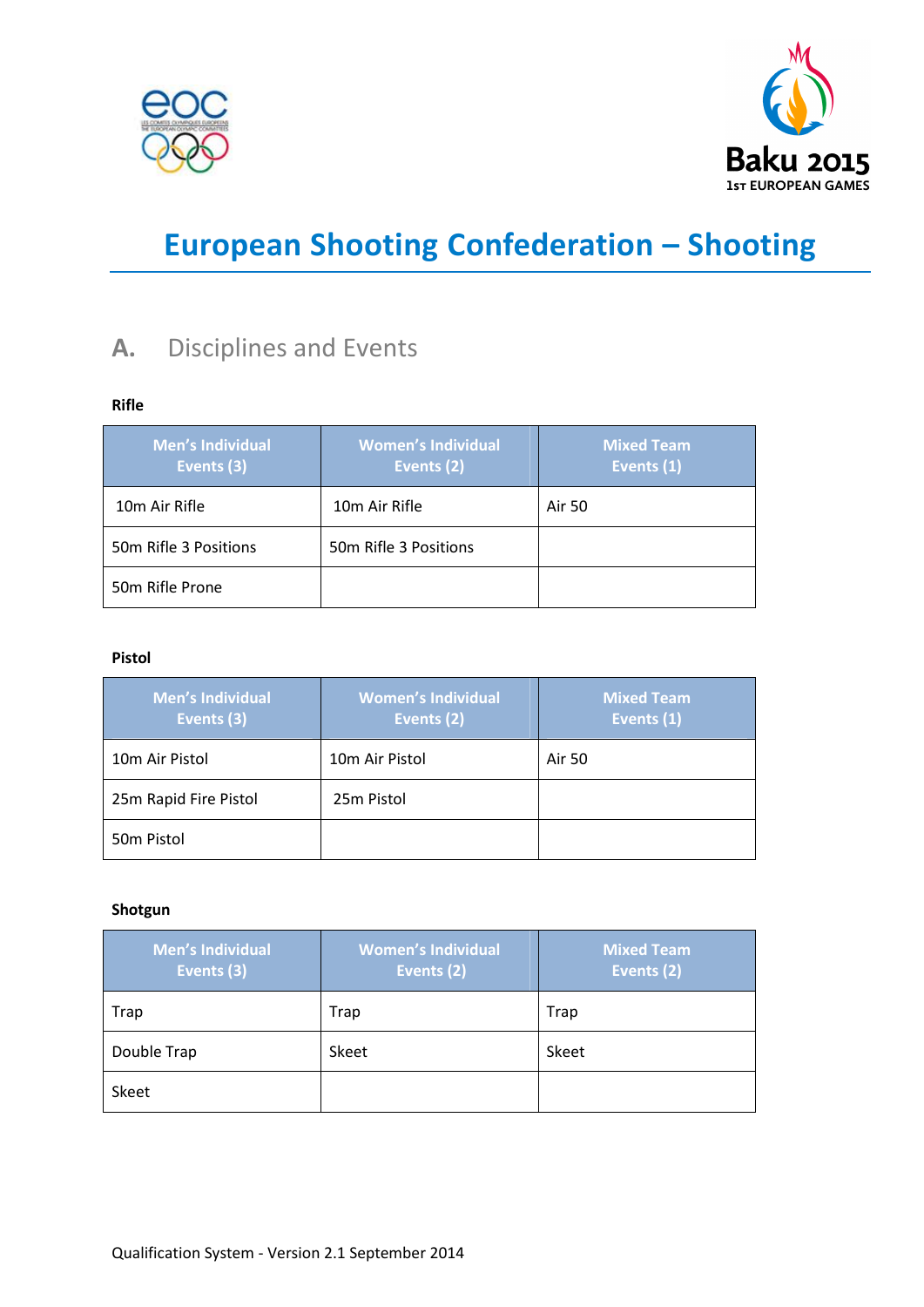

# **B.** Athletes Quota

### **1. Total quota for Sport / Discipline**

|              | <b>Qualification Places</b> | <b>Host Country Places</b> | Universality Places | <b>Total</b> |
|--------------|-----------------------------|----------------------------|---------------------|--------------|
| Men          | 196                         |                            |                     | 210          |
| Women        | 110                         |                            | b                   | 120          |
| <b>Total</b> | 306                         | 9                          | 15                  | 330          |

### **2. Maximum Number of Athletes per NOC**

| <b>Discipline and Event Specific Quota per NOC</b> |                      |                       |                      |
|----------------------------------------------------|----------------------|-----------------------|----------------------|
| <b>Events</b>                                      | <b>Quota Per NOC</b> | <b>Events</b>         | <b>Quota Per NOC</b> |
| <b>Men</b>                                         |                      | <b>Women</b>          |                      |
| 10m Air Rifle                                      | $\overline{2}$       | 10m Air Rifle         | 2                    |
| 50m 3 Positions                                    | $\overline{2}$       | 50m 3 Positions       | $\overline{2}$       |
| 50m Prone                                          | $\overline{2}$       |                       |                      |
| Men's Rifle Total                                  | 6                    | Women's Rifle         | $\overline{4}$       |
| 10m Air Pistol                                     | $\overline{2}$       | 10m Air Pistol        | $\overline{2}$       |
| 25m Rapid Fire Pistol                              | $\overline{2}$       | 25m Pistol            | $\overline{2}$       |
| 50m Pistol                                         | $\overline{2}$       |                       |                      |
| Men's Pistol                                       | 6                    | <b>Women's Pistol</b> | $\overline{4}$       |
| <b>Trap</b>                                        | $\overline{2}$       | <b>Trap</b>           | $\overline{2}$       |
| Double Trap                                        | $\overline{2}$       | Skeet                 | $\overline{2}$       |
| Skeet                                              | $\overline{2}$       |                       |                      |
| Men's Shotgun                                      | 6                    | Women's Shotgun       | $\overline{4}$       |
| Men's total                                        | 18                   | <b>Women's total</b>  | 12                   |
| <b>Total</b><br>30                                 |                      |                       |                      |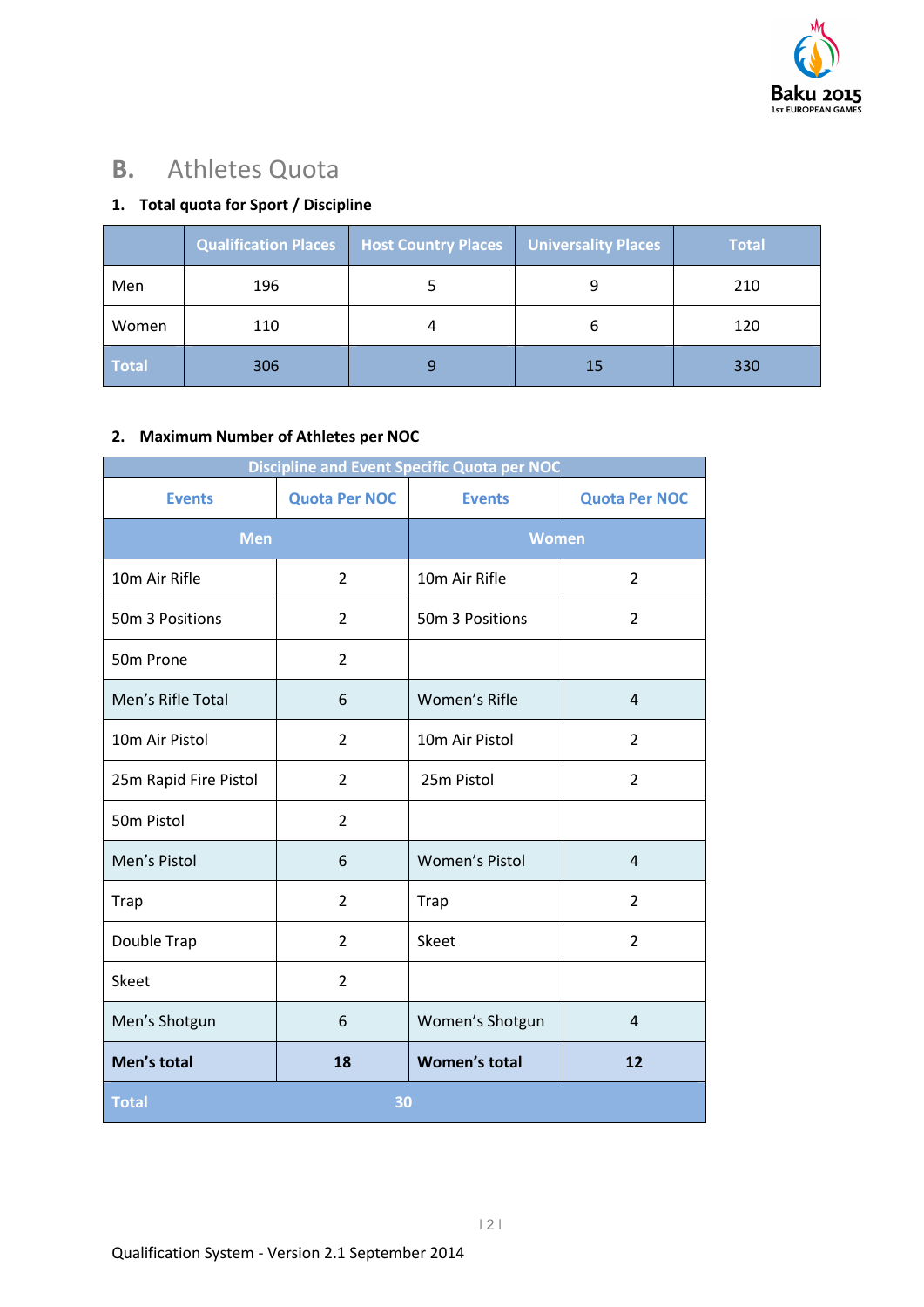

| <b>Mixed Events*</b>      |                  |  |
|---------------------------|------------------|--|
| Mixed Rifle Air 50        | Up to 60         |  |
| Mixed Pistol Air 50       | Up to 60         |  |
| Mixed Shotgun Trap        | Up to $30$       |  |
| Mixed Shotgun Skeet       | Up to $30$       |  |
| <b>Mixed Events Total</b> | <b>Up to 180</b> |  |

\*Mixed events participants will be comprised of men and women athletes qualified for the Baku 2015 European Games who are going to take part in individual events. Therefore these events do not increase the total number of Athletes or the Maximum number of Athletes per NOC.

### **3. Maximum number of Athletes for the Host NOC**

The Host NOC is guaranteed nine (9) quota places, with one (1) in each of the following events:

| Men                       | Women                |
|---------------------------|----------------------|
| 50m Rifle Prone Men       | 10m Air Rifle Women  |
| 25m Rapid Fire Pistol Men | 10m Air Pistol Women |
| 10m Air Pistol Men        | Trap women           |
| Trap men                  | Skeet Women          |
| Skeet Men                 |                      |

The Host NOC Places will only be granted quota places in the above-mentioned events if the Host NOC did not obtain any Qualification quota places in those events. The Host NOC places will be included in the list of Quota places which will be offered by the ESC to NOCs during reallocation of all unused quota places.

### **4. Type of Allocation of Quota Places**

The quota place is allocated to the NOC.

One (1) athlete can obtain only one (1) quota place for his/her NOC.

#### **Qualification Places**

The Baku 2015 European Games Qualification places are based on the European Ranking as of December 31, 2014. The quota places are attributed to athletes who are among:

- 30 top-ranked in Trap and Skeet Men;
- 28 top-ranked in all individual Pistol and Rifle events Men and Women;
- 18 top-ranked in Trap and Skeet Women, Double Trap Men.

If an NOC has more than 2 athletes qualified in a single event, the NOC is to decide which of these athletes will receive the quota.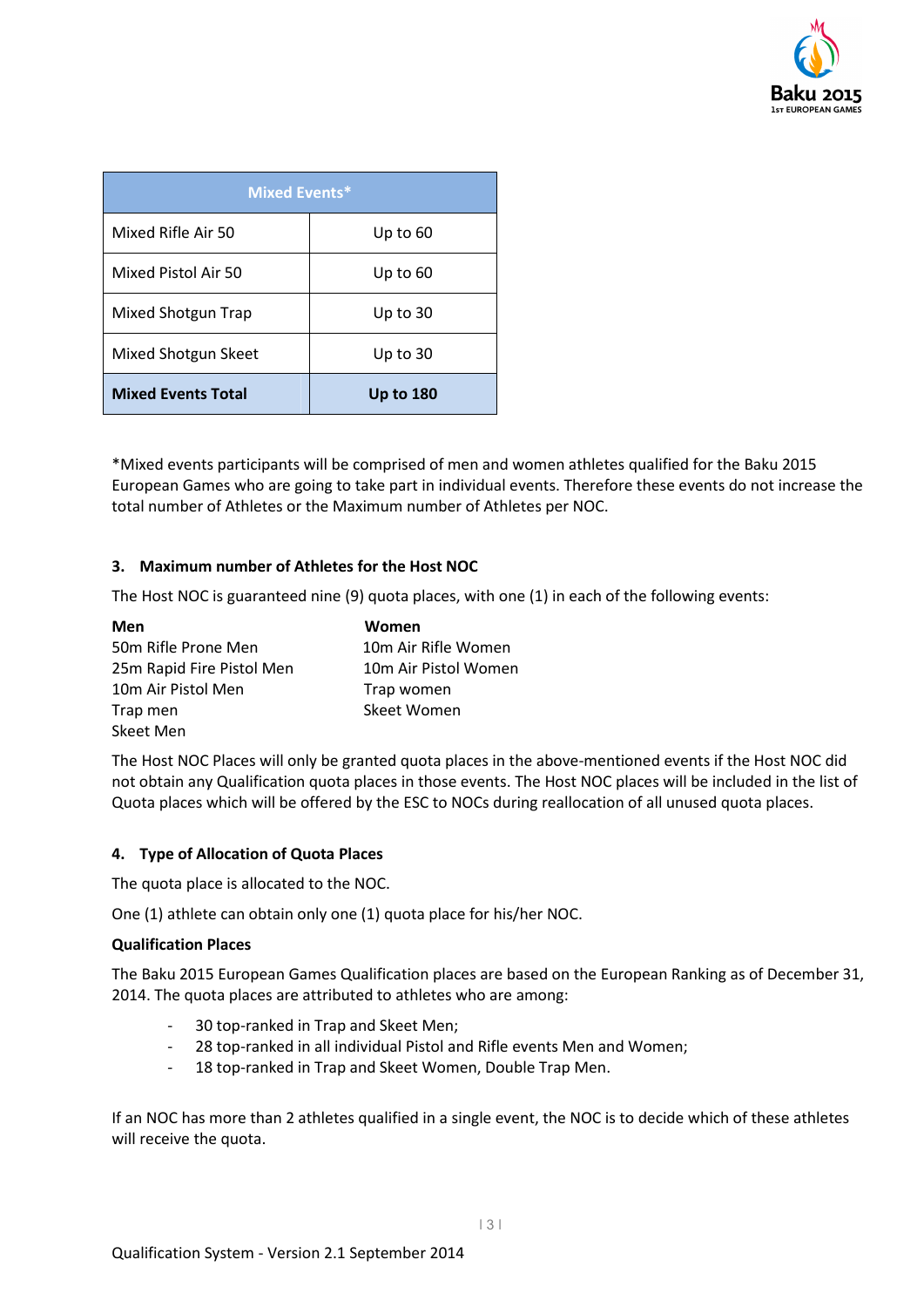

If an athlete is among the top-ranked in two or more individual events, then the NOC will decide in which event he/she is attributed the quota place.

In case there are more than two (2) athletes from the same NOC among the top ranked in an event then the exceeding quota places will be included in the list of quota places which will be offered by the ESC to NOCs during reallocation of all unused quota places.

The same rule applies when an athlete is among the top-ranked in two or more individual events and his/her NOC decides in which event he/she is attributed the quota place.

The same rule applies in case an NOC enters one (1) athlete as a double/triple starter in any event in which that NOC has a maximum number of two (2) quota places.

#### **Note:**

Double Starters are athletes who are entered by their NOC in a specific event where their NOC has obtained a quota place and who are also entered in another event where the athletes have appeared on the official Ranking list as of December 31, 2014. Double starters may be entered in another event provided the NOC maximum quota per event is not exceeded.

Triple Starters are athletes who are entered by their NOC in a specific event where their NOC has obtained a quota place and who are also entered in other events where the athletes have appeared on the official Ranking lists as of December 31, 2014. Triple starters may be entered in other events provided the NOC maximum quota per event is not exceeded.

### **C.** Eligibility

#### **Athlete Eligibility**

Only those athletes who have complied with the Olympic Charter (at all times) may participate in the European Games. For the sake of clarity, all athletes must comply with the provisions of the Olympic Charter in force during the qualification period for the European Games up until the end of the period of the European Games.

#### **Age Requirements**

There is no age limit in shooting according to the ISSF Rules.

#### **Medical and Anti-Doping Requirements**

To be eligible to participate in the Baku 2015 European Games, all athletes must satisfy the medical requirements according to ISSF Anti-Doping Rules.

To be eligible to participate in the Baku 2015 European Games, all athletes must comply with antidoping controls in accordance with the ISSF Anti-Doping Rules.

#### **Additional European Shooting Confederation (ESC) Requirements**

To be eligible to participate in the Baku 2015 European Games, all athletes must:

- Have appeared on the official European Ranking List by 31 December 2014
- Be in good standing with their National Association and the European Shooting Confederation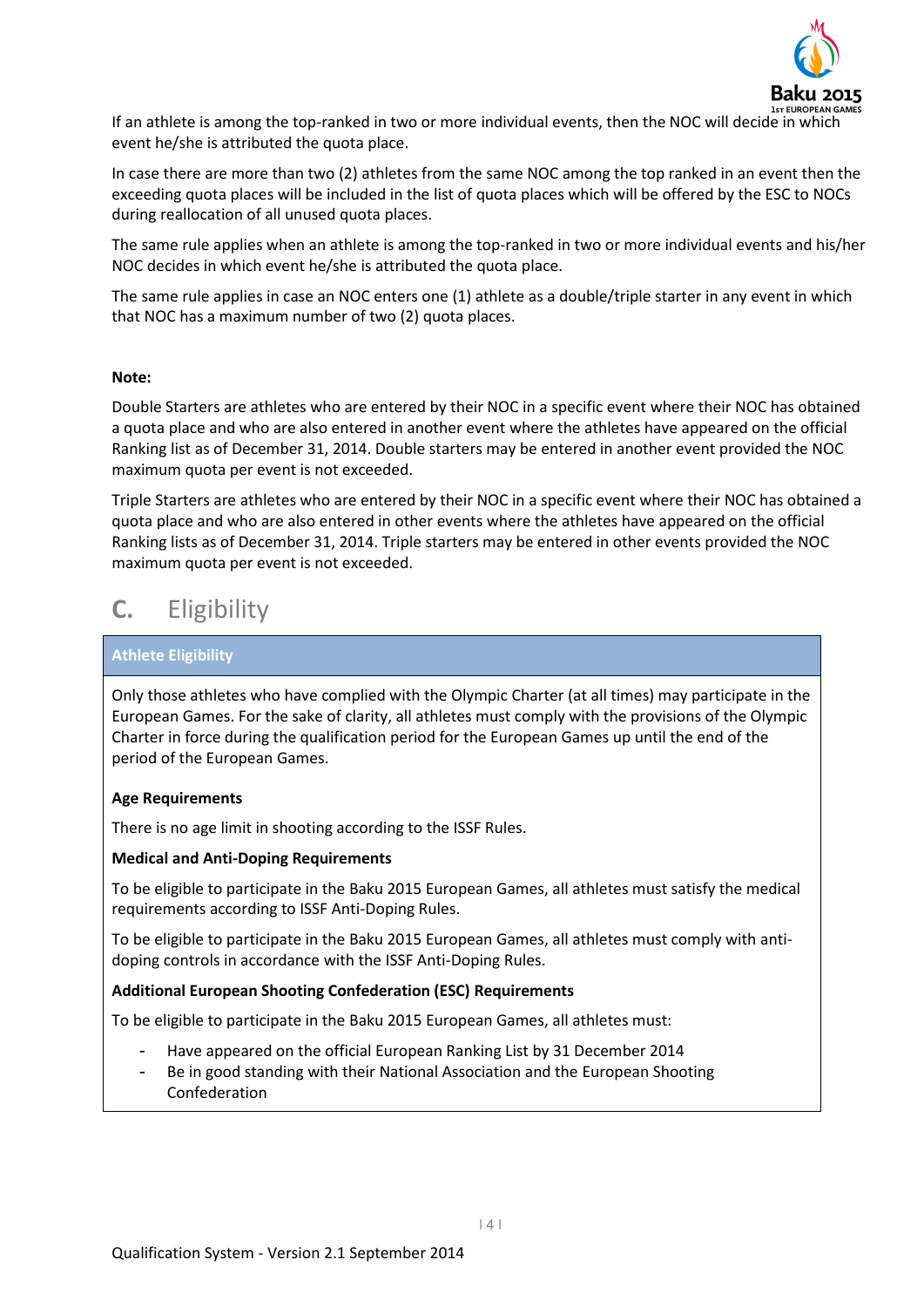

### **D.** Qualification Process

The qualification system allows for the participation of the best athletes through a fair and transparent process within the framework of the Olympic Charter.

### Qualification Places

### **MEN**

### **Individual Qualification**

| <b>Number of</b><br><b>Quota Places</b> | Qualifying Ranking                                                                                                                                                                      | <b>Quota Place</b><br>allocated to: |
|-----------------------------------------|-----------------------------------------------------------------------------------------------------------------------------------------------------------------------------------------|-------------------------------------|
|                                         | <b>Qualification Process:</b>                                                                                                                                                           |                                     |
| 196                                     | Qualification will be based on the European Ranking as of 31<br>December 2014 for all events.                                                                                           | <b>NOC</b>                          |
|                                         | Qualification Period: For the 25m and 50m events, this period<br>started from the European Championship 2013 in Osijek. For all<br>other events this period starts from 1 January 2014. |                                     |

#### **WOMEN**

#### **Individual Qualification**

| <b>Number of</b><br>Quota Places | <b>Qualifying Ranking</b>                                                                                                                                                                                                                                                | Quota Place<br>allocated to |
|----------------------------------|--------------------------------------------------------------------------------------------------------------------------------------------------------------------------------------------------------------------------------------------------------------------------|-----------------------------|
| 110                              | <b>Qualification Process</b><br>European Ranking list as of 31 December 2014.<br>Qualification Period: For the 25m and 50m events, this period<br>started from the European Championship 2013 in Osijek. For all<br>other events this period starts from 1 January 2014. | NOC.                        |

### Host NOC Allocation

#### **Allocation Process**

The Host NOC is guaranteed the following allocation subject to meeting the eligibility requirements detailed in section C.

The Host NOC is guaranteed:

- o 4 places for Shotgun events Trap Men and Women, Skeet Men and Women
- o 3 places for Rifle/Pistol Men (50m Rifle 3 Positions, 25m Rapid Fire Pistol, 10v Air Pistol)
- o 2 places for Rifle/Pistol Women (10m Rifle, 25m Pistol)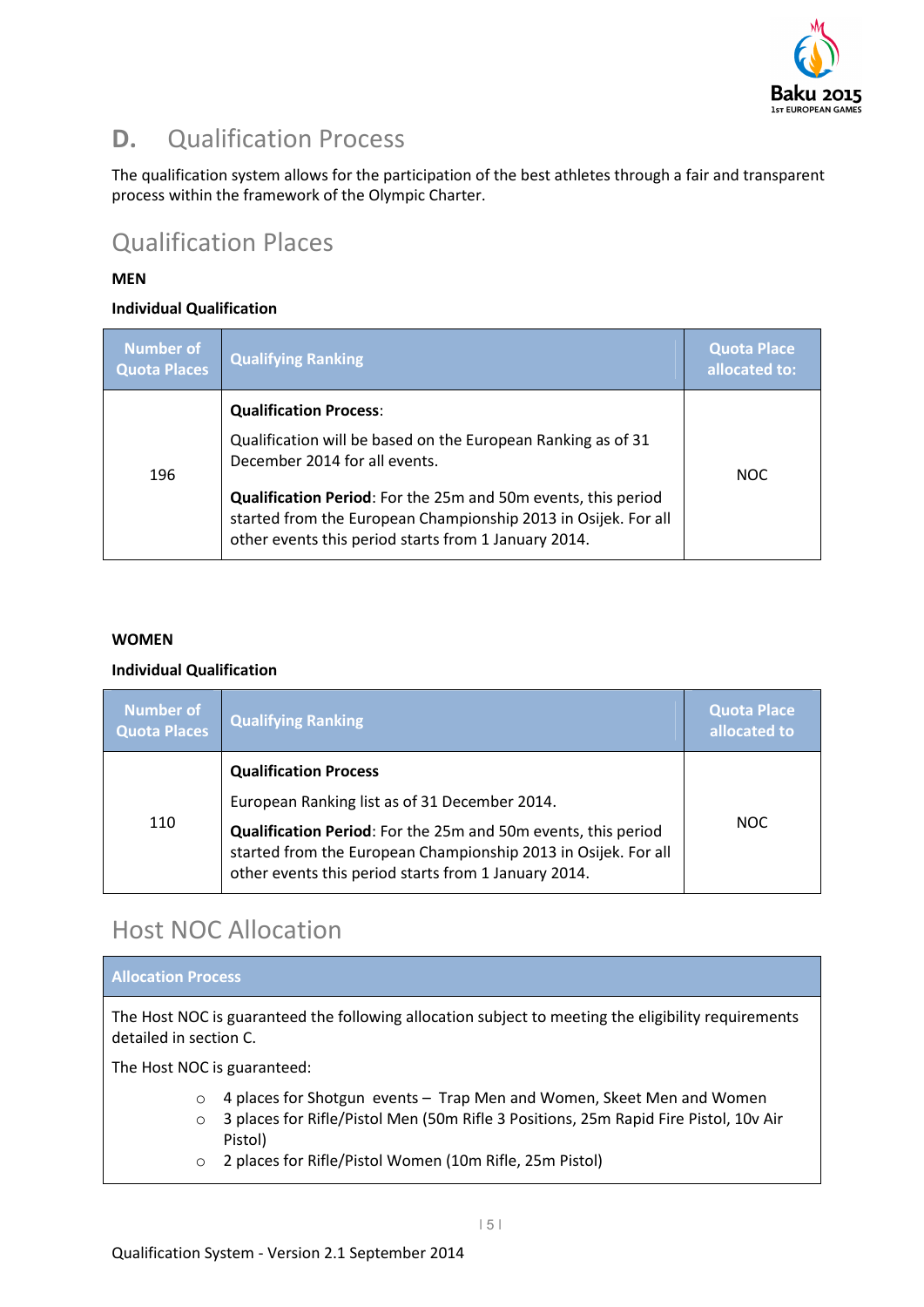

# Universality

- Each NOC can participate with at least 1 athlete either male or female. Each NOC that has no quota place may apply for a Universality place.
- Any unused Universality places will be returned to the ESC for reallocation. This reallocation will be done according to the European Ranking as of 31 December 2014, starting with those athletes who follow the top-ranked athletes with quota places already. The maximum of 2 athletes per NOC in each event will be enforced.
- The host nation is not entitled to Universality places

### **Universality Allocation Numbers**

9 Male Universality Places are made available to eligible NOCs at the Baku 2015 European Games.

6 Female Universality Places are made available to eligible NOCs at the Baku 2015 European Games.

## **E.** Confirmation process for Quota Places

See paragraph G. Qualification Timeline.

### **F.** Reallocation of unused quota places

The general principle is that if a quota place allocated is not confirmed by the NOC by the confirmation of quota place deadline or is declined by the NOC, the quota place will be reallocated to the athletes according to the ranking list.

Any unused universality places will be reallocated among the athletes according to the ranking list. The maximum of two athletes per NOC will be enforced.

After the reallocation of unused quota places and universality places the number of participants in each of the Pistol and Rifle events as well as the number of participants in each of Shotgun events among Men and Women might be slightly different. However this will always remain within the total quota of 330 athletes.